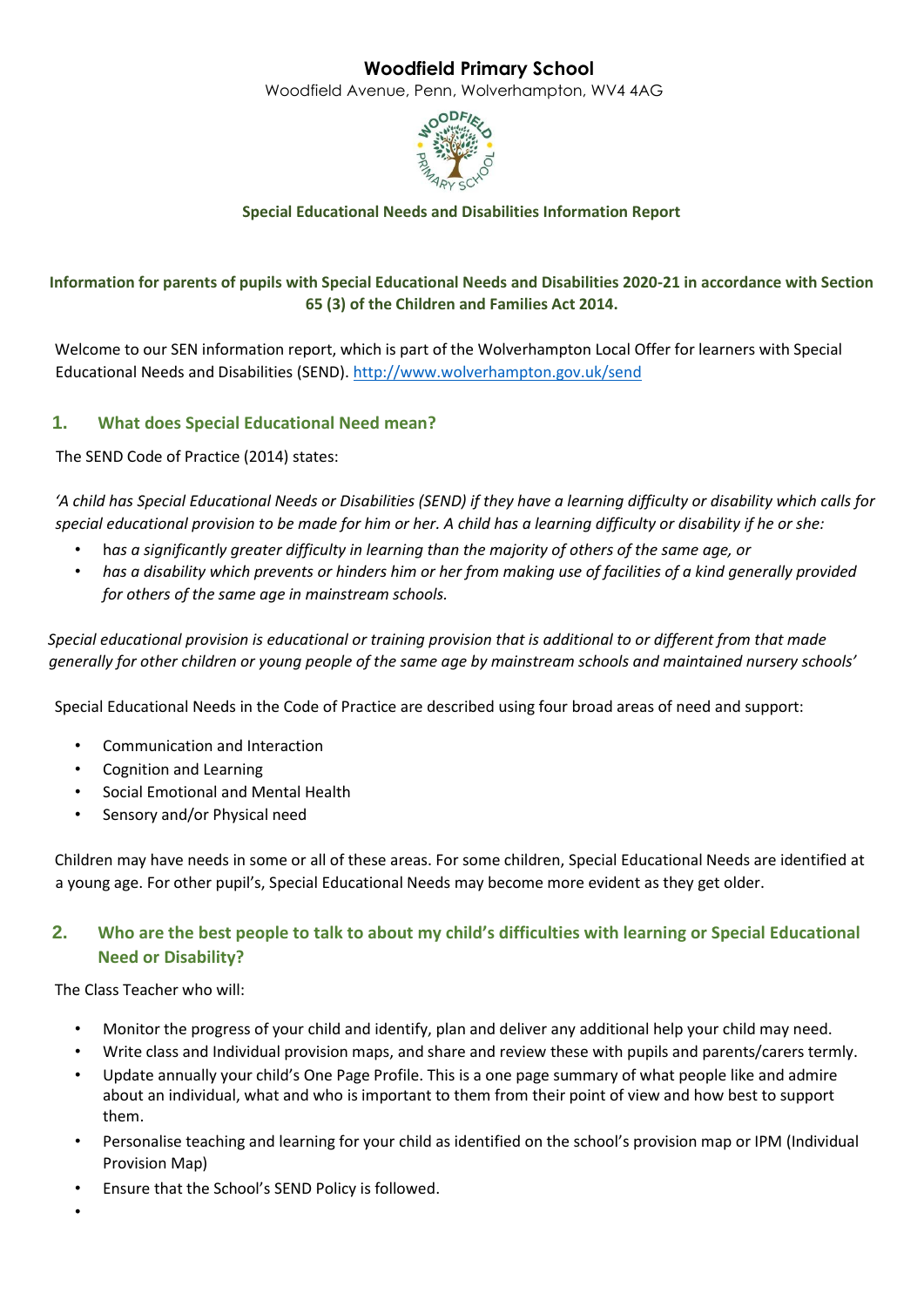The Special Educational Needs and Disabilities Co-ordinator (SENDCo): **Mrs. Maya Holt,** who will:

- Develop and review annually the School's SEND Policy and SEND Information Report.
- Co-ordinate all the support for children with SEND.
- Ensure that you and your child are: i) involved in supporting your child's learning. ii) kept informed about the support your child is getting. iii) involved in reviewing how they are doing.
- Liaise with all other professionals who may come into school to help support your child's learning.
- Update the school's SEND register for pupils who require SEN support (a system used for ensuring all the SEND needs of pupil's in school are known) and make sure that records of your child's progress and needs are kept.
- Provide specialist support or training for teachers and support staff in the school, so they can help children with SEND achieve the best progress possible.

### The Head Teacher: **Mr P. Salisbury,** who will:

- Run the day to day management of all aspects of the school, this includes the support for children with SEND.
- Give responsibility to the SENDCO and class teachers but is responsible for ensuring that your child's needs are met.
- Ensure that the Governing Body is kept up to date about issues relating to SEND.

The SEND Governor: **Mrs M Newill,** who will:

- Make sure that the necessary support is given for any child with SEND who attends the school.
- Liaise with the School SENDCO, Head teacher and the Governing Body.

### **3. How is a child identified as having a Special Educational Need?**

Class teachers make regular assessments of progress for all pupils, including those with SEN. Teachers identify pupils making less than expected progress whilst taking into account the pupils age and individual circumstances.

- Progress may be significantly slower than that of their peers starting from the same baseline.
- Progress may fail to match or better the child's previous rate of progress.
- Progress may fail to close the attainment gap between the pupil and his/her peers.
- The attainment gap may be widening.
- Limited progress with wider development including social and emotional development.

It is important to note that slow progress and attainment do NOT necessarily mean that a pupil has a special educational need.

The purpose of identification is to work out what action school needs to take, not to fit the pupil into a category.

School take great care with identifying SEN for pupils whose first language is not English. The class teacher and SENDCO, look at all aspects of that child's performance in different areas of learning to establish whether the lack of progress is due to limitations in their command of English or from an SEN or a disability. It is important to note that difficulties related solely to limitations in English as an additional language are not SEN. School have careful consideration for our Children looked after by the local authority who have SEND.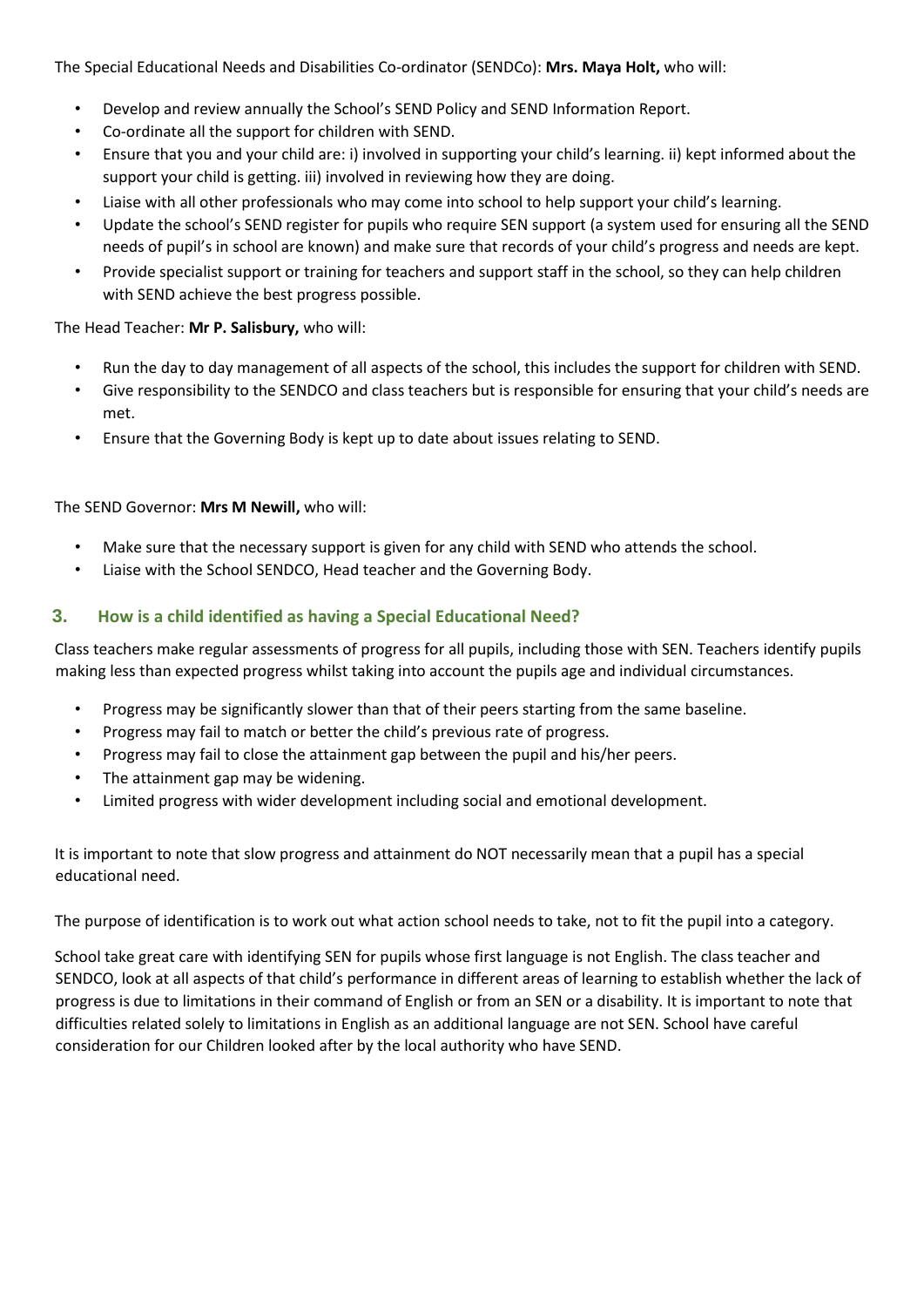## **4. How will the school let me know if they have any concerns about my child's progress in school?**

If your child is identified as not making expected progress, the school will set up a meeting to discuss this with you and your child in more detail.

We will:

- Listen to any concerns you may have.
- Plan any additional support your child or family may need.
- Discuss with you, any referrals to outside professionals and the advice given to support your child both at home and in school.
- For our Children looked after by the local authority who have SEND, the PEP(personal Education Plan) reviews are used effectively to ensure provision and interventions are in place to support that individual's needs.

### **5. What are the different types of support available for children with SEND in our school?**

### **Excellent Targeted Classroom Teaching For your child this would mean:**

- That the teacher has the highest possible expectations for your child and all pupils in their class.
- Class teachers plan lessons according to the specific needs of all groups of children in their class. This means although the class maybe working towards the same objective, tasks will be differentiated to suit the ability levels of all.
- That all teaching is built on what your child already knows, can do and can understand.
- Your child's teacher will have carefully checked on their progress and will have decided that your child has a gap or gaps in their understanding/learning and needs some extra support to help them make the best possible progress.
- That different methods of teaching are in place, so that your child is fully involved in learning in class. This may involve things like using more practical resource based learning or the use of ICT to assist pupils with SEND.<sup>[2]</sup>
- That specific strategies are in place to support your child to learn. (which may be suggested by the SENDCO or External Professionals)

### **Specific Group Work or Interventions may be:**

- Organised as elements of one to one, pairs or small group intervention.
- Interventions cover all areas of SEND and may include; 'Circle of friends' for development of social skills, Phonics 1:1, Talking Partners-communication, Magic Maths, 'Cool Kids'- an Occupational Therapy designed programme, or bespoke programmes for maths and reading.
- Delivered in the classroom or another area.
- Delivered by a teacher, a trained teaching assistant (TA) or a member of the Pastoral Team.
- Specialist groups run by outside agencies, e.g. Speech and Language therapy.
- Local Authority services: such as the Early Years Team, Educational Psychologists,
- Occupational Therapy or Sensory Services (for students with a hearing or visual needs).

### **Specified Individual Support:**

- You may be asked to give your permission for the school to refer your child to a specialist professional. This will help us all to understand your child's particular needs better and be able to support them more effectively in school and at home.
- The specialist professional will work with your child to understand their needs and make recommendations as to the ways in which your child receives support.
- Professionals may include: The Special Needs Early Years Team, Educational Psychologists, Occupational Therapy or Sensory Services (for students with a hearing or visual needs).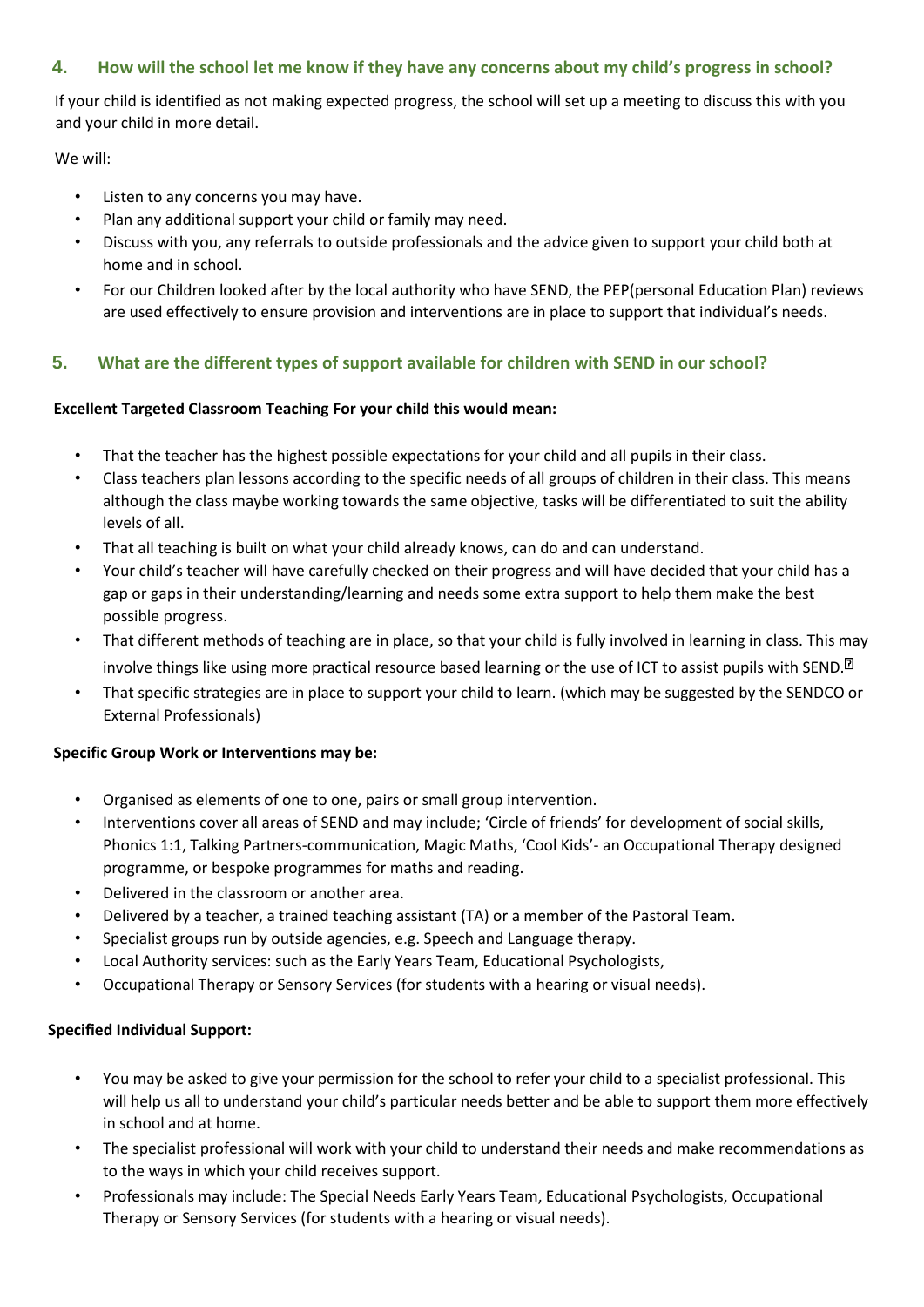- This type of support is available for children whose learning needs are severe, complex and maybe lifelong. This is provided through an Education, Health and Care Plan (EHCP).
- This means your child will have been identified, by professionals as needing a particularly higher level of individual support or small-group teaching. This type of support is available for children with specific barriers to learning that cannot be overcome through high quality class teaching and intervention groups.

## **6. How will extra support allocated to children with SEND?**

The School budget includes money for supporting children with SEND. The Local Governing Board. Head Teacher and SENDCo decide on the deployment of resources for Special Educational Needs and Disabilities on the basis of needs in the school.

The Head Teacher and the SENDCo discuss all the information they have about SEND in the School. From this information they decide on what resources, training and support are required. The School identifies the needs of pupils on a Provision Map. This identifies all support given within each class in addition to the quality first classroom teaching. It is reviewed at least termly; changes are made as needed so the needs of the children are met and resources are deployed as effectively as possible.

## **7. How does the school support teachers in teaching children with SEND?**

The Head teacher and SENDCo are responsible for ensuring that all staff are able to plan and deliver teaching that is appropriate for the needs of children with SEND.

The school provides training and support to enable all staff to improve the teaching and learning of all children, including those with SEND. This includes whole school training on SEND issues. In addition, individual members of staff may attend training led by outside agencies that are relevant to the needs of specific children in their class. The SENDCO keeps updated on a regular basis through Network Meetings, Learning Community meetings, MultiAcademic Trust meetings and training. This Information is shared with all staff during Staff Meetings. The SENDCO is undertaking the National SEND qualification with the University of Birmingham. (2019/2020)

# **8. What other services are available to provide support for children with an SEN in this school?**

Services available to pupils with SEND can be internal (staff from within school) or external (staff directly employed by school to provide a service or an external agency)

• Learning Mentor.

.

- Pupil and Family Attendance and Welfare Officers.
- Specialist Teacher; offers assessment, advice and specialised teaching support.
- Educational Psychology Service.
- Wolverhampton Speech and Language Therapy.
- Sensory Inclusion Service for children with visual or hearing needs.
- Special Needs Early Years Team Service.
- Behaviour and Mental Health Support.
- Counselling Support/Therapy.
- Wolverhampton Outreach Service; support from the Special Schools in the Wolverhampton including; Penn Fields, Penn Hall, Tettenhall Wood.
- School Nurse.
- Health and weight screening.
- Optical nurse- eye screening.
- Occupational Therapy.
- Physiotherapy Service.
- Wolverhampton, Information and Advice Service; offers impartial support and advice for parents/carers of children with SEND.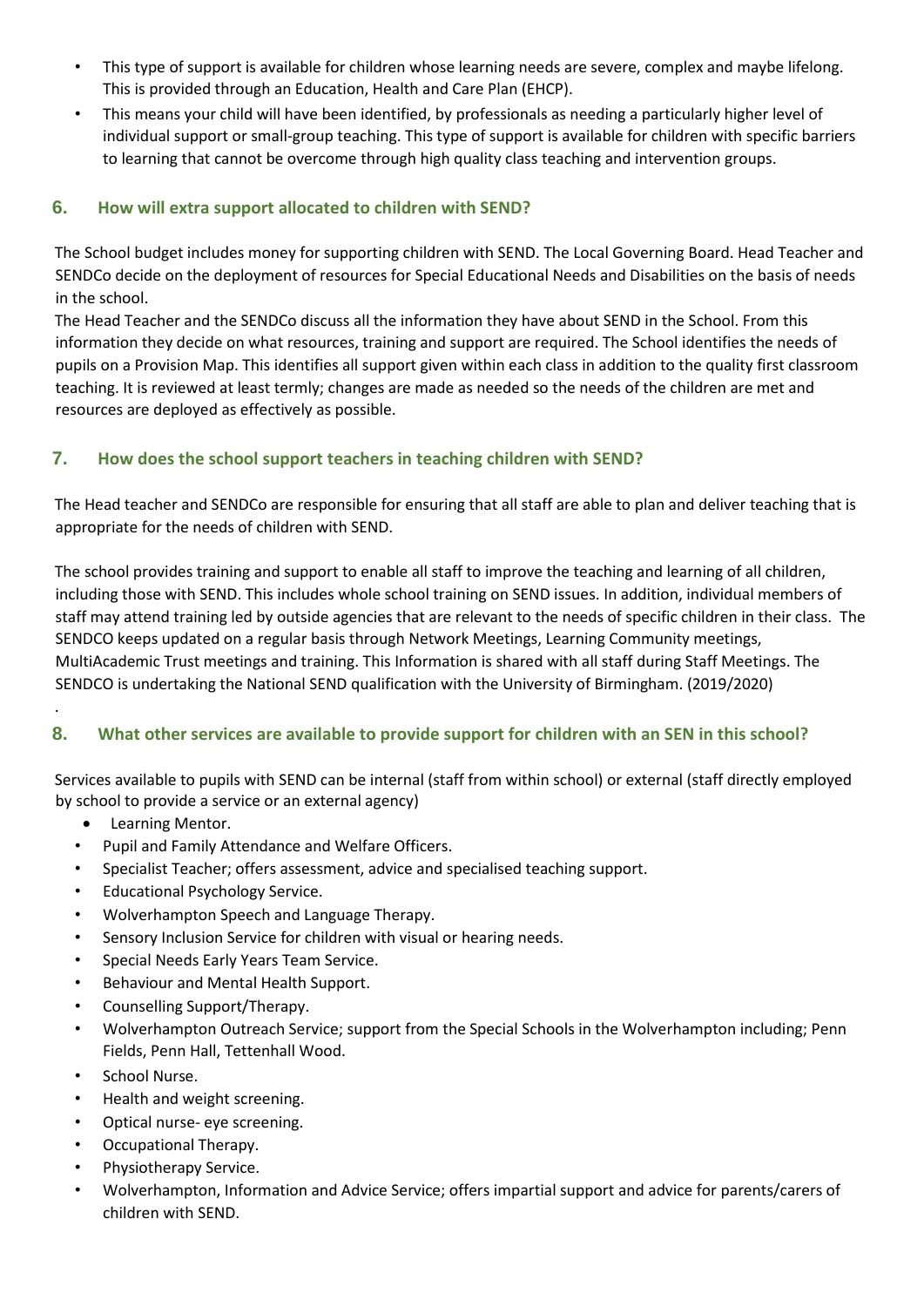• Corporate parenting and Education Team (COPE) for children in care.

### **9. How will we support your child's social and emotional needs?**

We are sensitive to the fact that some children have emotional and social needs that need to be developed and nurtured. School have a PSHE curriculum to support this development. For those children who find aspects of this difficult we offer:

- A pastoral team to support children with social and emotional needs and their families  $\mathbb{R}^3$
- Training for all staff using the 'Emotion Coaching' technique and an understanding of 'attachment issues'.
- A buddy system to support children during playtimes.
- Systems to investigate swiftly allegations of bullying.
- Play leaders and lunchtime Assistants receive training to ensure planned group activities such as dodge-ball, football, skipping games and hoop games are played fairly and equally.
- 'Circle of Friends' and other social skills interventions led by the Pastoral Team.
- Trained staff to create 'Social Stories' for individual identified children.
- Family Support through the Parent Support Service and 'Early Help' system.
- Access to support through external agencies via a referral process for Child and Adolescent Mental Health Serviced (CAMHS/BEAM) or referral to the Educational Psychology Service.
- Access to counselling services for children in care with SEND, who require an individual intervention to meet their social and emotional needs.

## **10. What are the arrangements for assessing and reviewing the progress of pupils with Special Educational Needs?**

School have a robust system to monitor, assess and review the progress of all our children. As described in the Code of Practice for SEND (2014) SEND support in school takes the form of a four-part cycle:

### 1. ASSESS. 2. PLAN. 3. DO. 4. REVIEW.

- Teachers in school will draw on a range of assessment strategies to establish a clear analysis of each child's needs; teacher assessment and experience of your child, pupil progress and attainment individual child's development in comparison with their peers, the views and experience of parents, the pupils own views and any advice from external support services.
- School may use a range of individualised assessments to support the closer identification of need such as: Standardised tests, profiling tools, for example; behaviour and speech, language and communication needs, observations and Screening assessments, for example for dyslexia.
- At the end of each Years 2 and Year 6, all children are required to be formally assessed using the Standard Assessment Tests (SATS).
- Your child's progress, will be carefully monitored, by the Class Teacher throughout the academic year.
- The SENDCo will check your child is making good progress within any individual learning or in any groups they may take part in.
- All children with SEND have an Individual Provision Map (IPM). This IPM identifies provision required for the child and any interventions required. This is evaluated at the end of the planned interventions and forms the basis of future planning and targets for your child. This information is shared with the Senior Leadership Team in Pupil Progress Meetings.
- Monitoring through; book scrutinies, lesson observations, learning walks and pupil conferences will be carried out by the Senior Leadership Team, including the SENDCo to ensure that the needs of all children are met.
- The progress of a child, with an Education Health and Care Plan (EHCP), is formally reviewed at the 'Annual Review'.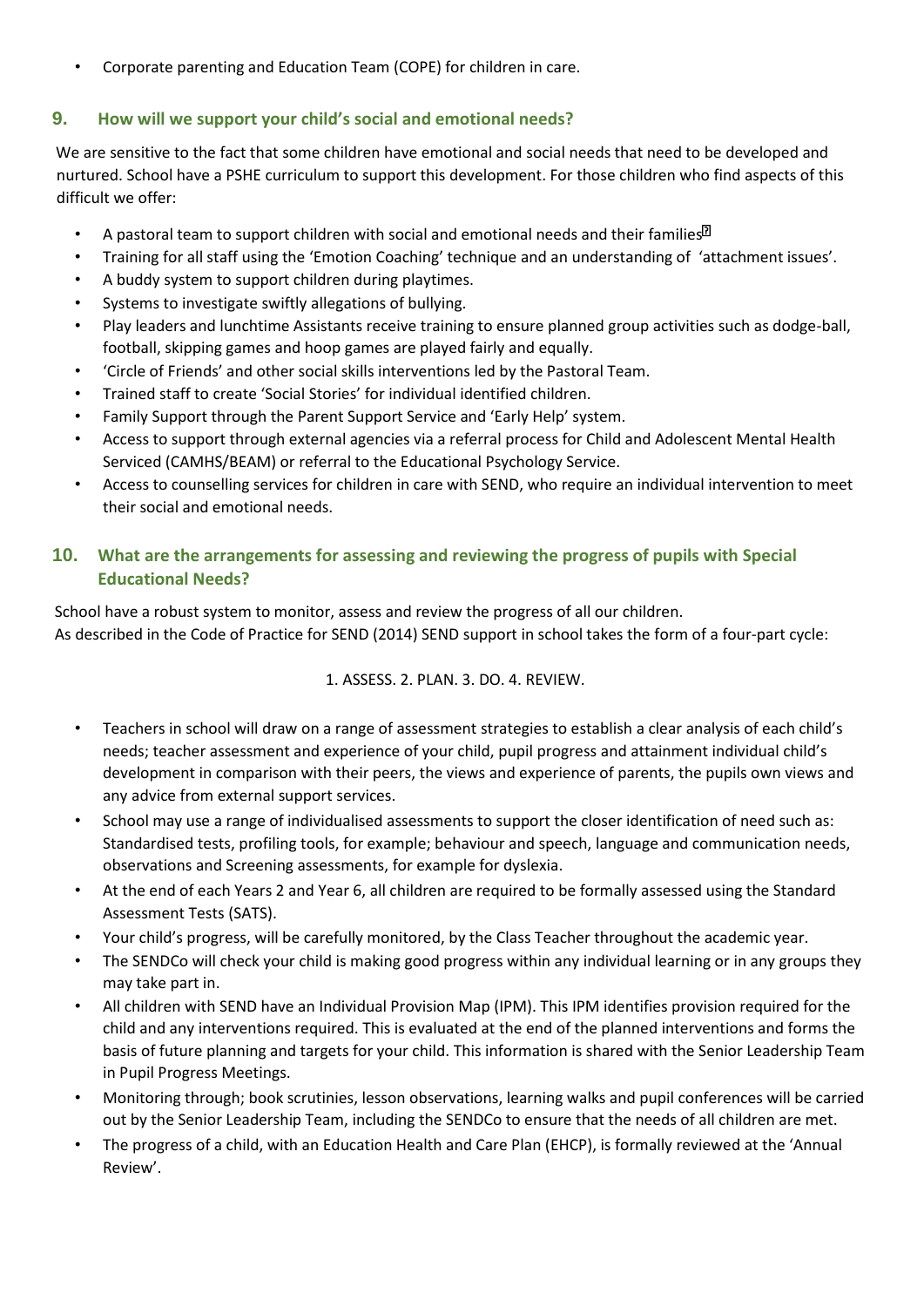## **11. How you (parents and carers) are supported to share your views and concerns?**

We have an 'open door policy' and you are welcome to come and speak to your child's Class Teacher, Pastoral staff, Teaching Assistant, SENDCo or Head Teacher. We will always listen and do our best to support your child and family.

- Teachers endeavour to be available at the beginning and end of the day to discuss your child's progress or any concerns you may have and to share information about what is working well in school and strategies you may try at home.
- The use of a home-school communication book used to support communication with you.
- The SENDCo is available to meet with you to discuss your child's progress or any concerns you may have. The SENDCo or Class Teacher will share your child's Individual Provision Map with you on a termly basis.
- An 'Early Help Assessment' can be put into place to ensure all professionals involved with you and your child can come together to discuss your child's needs and create an action plan.
- The Pastoral Team are available for parents to meet with and to discuss concerns and share views.  $\Box$ Three Parent Consultation Meetings held throughout the academic year.

## **12. How will we support your child when joining our school, moving between classes or leaving our school?**

We recognise that transitions can be difficult for a child with SEND and take steps to ensure that any transition is a smooth as possible.

### **If your child is moving to another school:**

- We will contact the school SENDCO and ensure he/she knows about any special arrangements or support that need to be made for your child.
- We will make sure that all records about your child are forwarded, as soon as possible.
- A One Page Profile will be useful tool to help others understand your child and their needs.
- For children with SEND in Year 6, once Secondary Provision has been allocated by the Local Authority the SENDCO will liaise with the schools to ensure a smooth transition for pupils with SEND.

#### **When moving classes in school:**

- Information will be passed on to the new class teacher and in most cases; a planning meeting will take place with the new teacher. All Class and Individual Provision Maps will be shared with the new teacher.
- You and your child will be able to meet with their new class teacher and the SENDCo to discuss your child's needs.
- All children take part in transition during the Summer Term before moving into the following year group. This involves, where possible, meeting their new teacher in their new classroom. Further transition can be arranged for children with SEND.

#### **If your child is joining us from another school:**

- Where appropriate, the SENDCo will visit your child's school to meet them and their class teacher.
- Your child will be able to visit our school to look around and meet their class teacher.
- A One Page Profile is a useful tool to help others understand your child and their need.

### **13. How is our school accessible to children with SEND?**

- The schools are on a split level with ramp access to the main doors but with limited access for wheelchairs and frames inside the school buildings due to the number of steps.
- We have disabled toilet facilities.
- We ensure that equipment used is accessible to all children regardless of their needs.